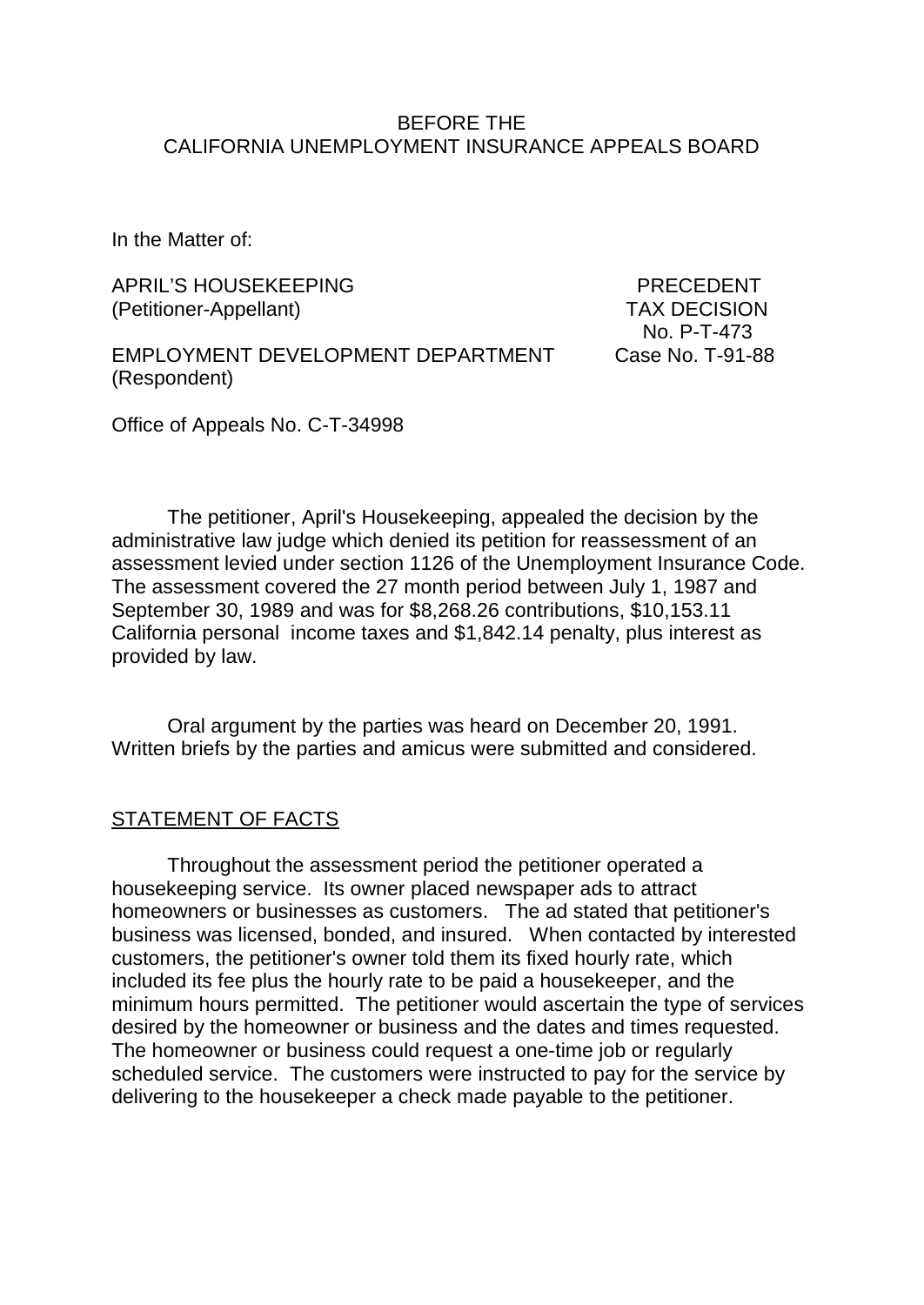The petitioner's owner also placed newspaper ads to attract housekeepers. Those ads stated, "\$5.75 to start. Quick raises. No taxes/fees withheld. Need car and phone. . . ." When interested persons contacted the petitioner, each was instructed to complete an "Application for Employment". Petitioner's owner interviewed each person and had the applicant test-clean the owner's home. If the applicant's performance was satisfactory, the owner ascertained the dates and times of her availability, gave her a copy of the fee schedule, specifying the hourly rate to be paid, which increased as the hours worked for petitioner increased, distributed a copy of its work manual and its rules and regulations, and required each applicant to sign an independent contractor agreement. The housekeepers were directed to deliver the checks received from the homeowners at the time of service to the petitioner.

The fee charged to the homeowner and the hourly rate paid to the housekeeper were established by the petitioner without negotiation with either party.

The petitioner matched the services requested by the homeowners with the availability of the housekeepers and assigned the housekeepers their work. If a housekeeper could not make a previously scheduled assignment, she was to contact the petitioner, who would arrange for a substitute if the homeowner needed the service at the specified time. The petitioner handled all scheduling and assignment matters. While a housekeeper could refuse a particular assignment, the petitioner's rules required a housekeeper to work a minimum of 20 hours per week "to stay employed through April's". There was no contractual or other obligation for petitioner to assign any work or a particular amount of work to a housekeeper.

Each Friday the housekeepers were required to report to the petitioner's office. At that time they would deliver the checks received from the homeowners to the petitioner and the petitioner, in turn, would pay them by their hourly rate for the services they had performed. The petitioner would also give to them their known assignments for the next week.

The housekeepers were required to provide their own transportation.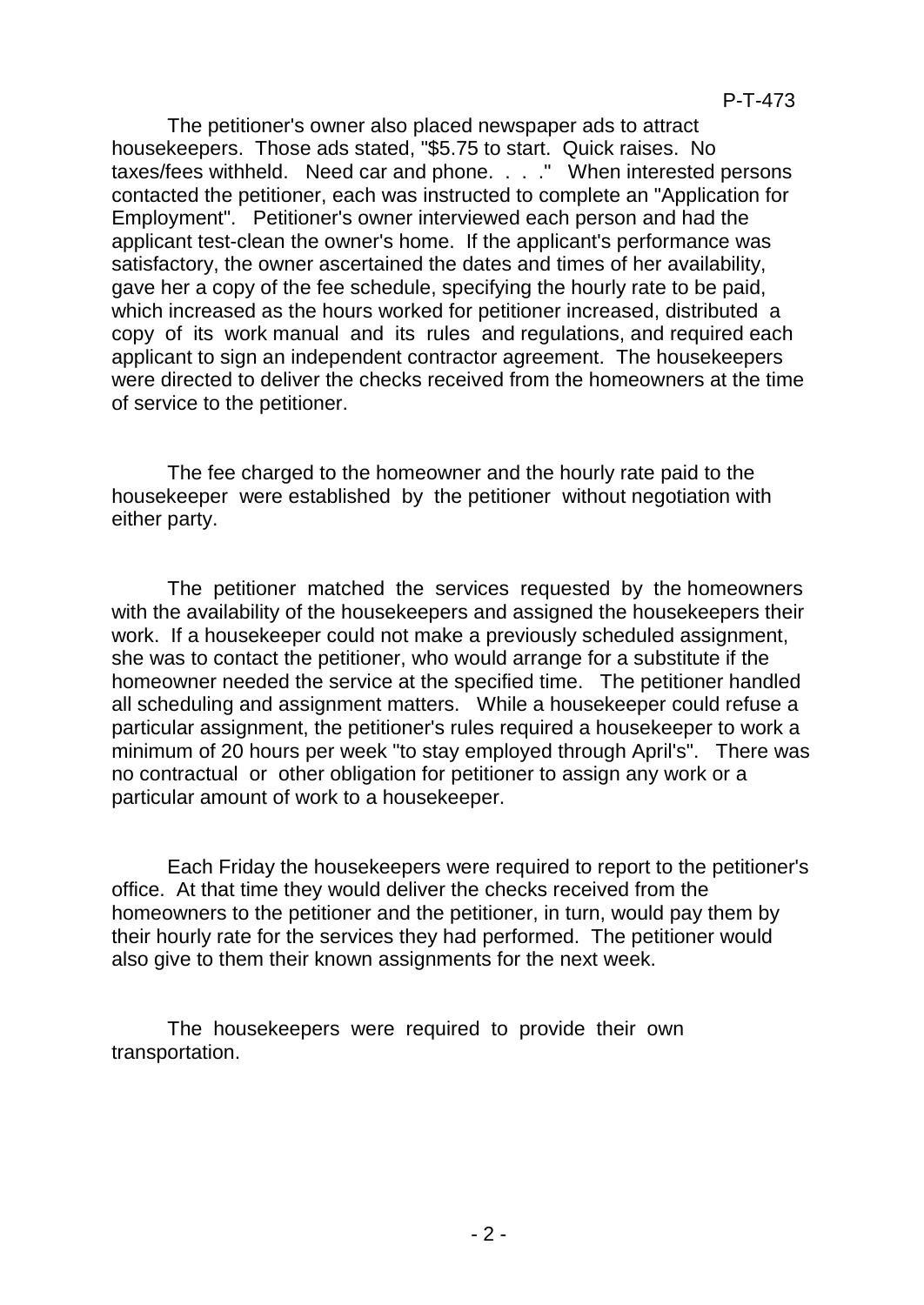Each housekeeper was free to work for clients other than those of the petitioner; however, few did so. There is no evidence that any of the housekeepers had a business license or a business office, or carried liability or property insurance in relation to their work.

Usually, the supplies and tools were provided by the homeowners. At times, a housekeeper would provide an item. The evidence is in conflict as to whether the petitioner would reimburse the housekeeper in this situation.

Usually, the homeowner would list the services requested of the housekeeper. When not done, or if not described in detail, the housekeeper was referred to the petitioner's manual which contained specific instructions regarding how to clean a home, including what cleaning items to bring, the order in which to clean rooms, the order in which to perform various cleaning services (e.g. top to bottom of room, dust first, etc.), the scope of the cleaning (e.g. in bathroom, spot clean walls, wash down cabinets under sink; in kitchen, shine appliances, get crumbs out of toasters, etc.), and preferred cleaning supplies (e.g. use Lysol tub/shower spray or Gel glass on tiles, dry and buff all areas with terry cloth towel, etc.).

The petitioner's rules and regulations, which each housekeeper was required to sign, provided, among other things, that the housekeeper call petitioner each day between 2 p.m. and 4 p.m. to receive assignments unless she was fully booked with regular clients; that the petitioner call the homeowner between 6 p.m. and 8 p.m. the evening before to confirm the assignment and receive directions; that the housekeeper call the petitioner for cancellations, illness, or if the homeowner did not deliver a check; that the housekeeper give the petitioner two weeks notice of a change in available hours or vacation time; that the housekeeper be responsible for the homeowner's property but give notice to petitioner if damage occurred; and that the petitioner could terminate the housekeeper if more than two clients refused to allow the housekeeper to provide regular service in their home.

The petitioner did not personally inspect the work of the housekeepers. However, when a housekeeper was first assigned, the petitioner would contact the customer to find out if the housekeeper's work was satisfactory. If a customer was not satisfied with the work of a housekeeper, he or she would contact the petitioner with the complaint. The petitioner's owner offered to train the new housekeepers.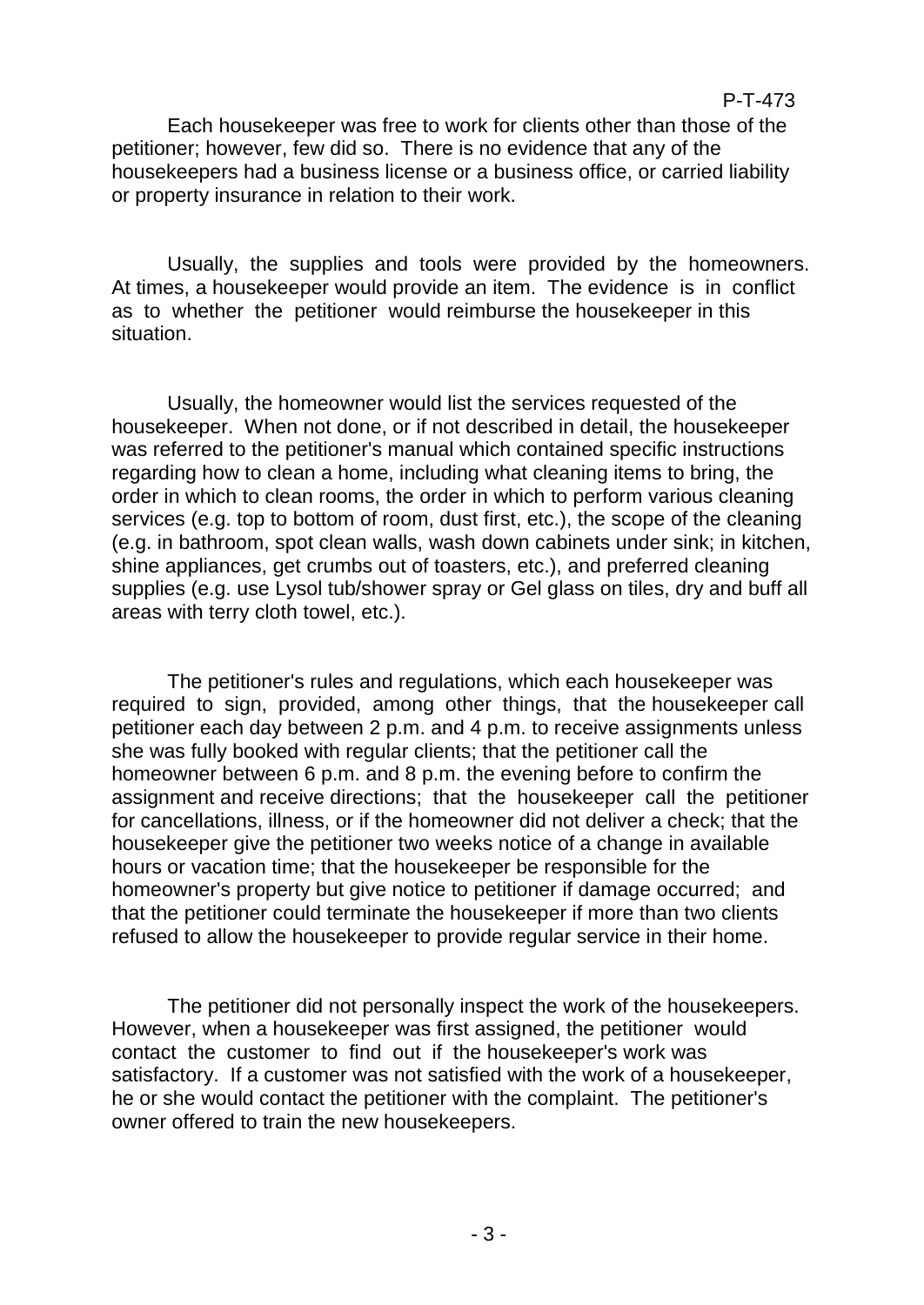### P-T-473

The independent contractor agreement provided that the petitioner would guarantee the payment for services by the housekeepers even if the homeowner did not pay. It was the petitioner's responsibility to collect the fees. The contract provided that it could be terminated at will by written notice of either party.

Acting upon an anonymous tip in 1987, a Department investigator interviewed the petitioner's owner. The investigator testified that he was told by the owner that the customers paid the housekeepers directly with checks payable to the housekeeper, and the housekeepers then paid to the petitioner a fee. In fact, approximately 95 percent of the customers paid for the services provided by writing checks payable to the petitioner, which included the hourly rate for the housekeeper and the petitioner's fee. Each Friday the petitioner paid the housekeepers their hourly rate for the services performed. Based upon the information provided by the petitioner's owner, the investigator expressed the opinion that the homeowners were the employers of the housekeepers. No further investigation or audit was conducted at that time, nor was any action requested of the Department by the petitioner.

## REASONS FOR DECISION

Contributions are due the Department from employers with respect to wages paid in employment for unemployment insurance (section 976 of the Unemployment Insurance Code), disability insurance (section 984 of the code), and employment training (section 976.6 of the code). Employers are also required to withhold personal income tax from wages paid to employees and remit such withholdings to the Department (sections 13020 and 13021).

Section 1126 of the Unemployment Insurance Code provides that, if an employment unit fails to make a return required by law, the Department is authorized by section 1126 of the Unemployment Insurance Code to make an assessment of contributions estimated to be due and is required to add a penalty of ten percent to the amount of contributions that it computes and assesses.

Section 1129 of the Unemployment Insurance Code provides that the amount of the assessment under section 1126 of the code, exclusive of penalty, shall bear interest from the time that the contributions should have been paid until they are actually paid.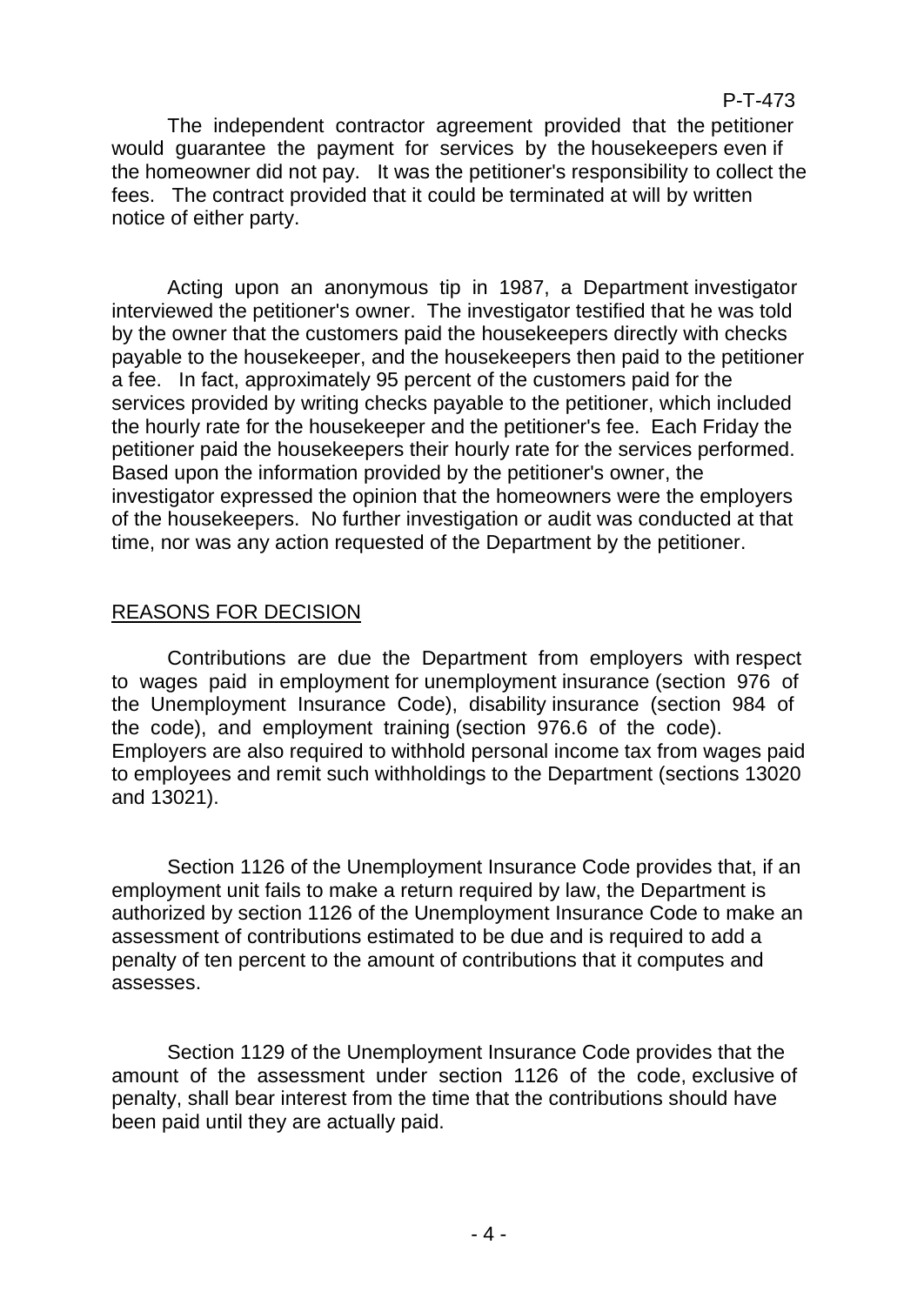Section 13002 applies the provisions of sections 1126 and 1129 to an employer's failure to withhold and remit personal income tax to the department as required.

Section 601 of the Unemployment Insurance Code provides as follows:

"601. 'Employment' means service, including service in interstate commerce, performed by an employee for wages or under any contract of hire, written or oral, express or implied."

Section 621(b) of the Unemployment Insurance Code defines "employee" to include "Any individual who, under the usual common law rules applicable in determining the employer-employee relationship, has the status of an employee."

In Empire Star Mines Co., Ltd. v. California Employment Commission (1946) 28 Cal.2d 33, the Supreme Court of California stated:

"In determining whether one who performs services for another is an employee or an independent contractor, the most important factor is the right to control the manner and means of accomplishing the result desired. If the employer has the authority to exercise complete control, whether or not that right is exercised with respect to all details, an employer-employee relationship exists. Strong evidence in support of an employment relationship is the right to discharge at will, without cause. [Citations] Other factors to be taken into consideration are (a) whether or not the one performing services is engaged in a distinct occupation or business; (b) the kind of occupation, with reference to whether, in the locality, the work is usually done under the direction of the principal or by a specialist without supervision; (c) the skill required in the particular occupation; (d) whether the principal or the workman supplies the instrumentalities, tools and the place of work for the person doing the work; (e) the length of time for which the services are to be performed; (f) the method of payment, whether by the time or by the job; (g) whether or not the work is a part of the regular business of the principal; and (h) whether or not the parties believe they are creating the relationship of employer-employee. [Citation]"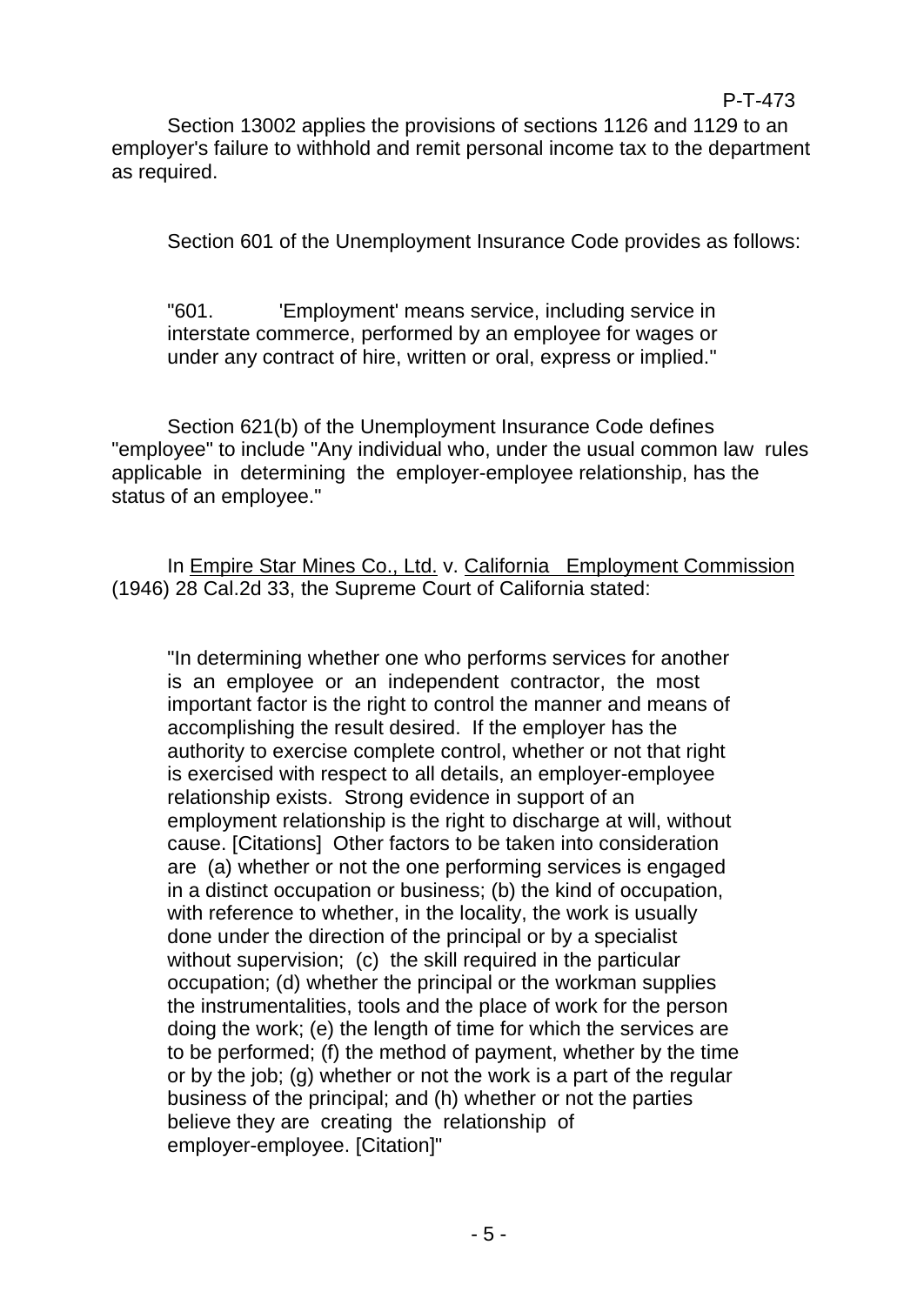A contractual provision that a workman is an independent contractor is persuasive evidence of the intended relationship, but it is not controlling and the legal relationship may be governed by the subsequent conduct of the parties (Brown v. Industrial Accident Commission (1917) 174 Cal. 457).

The fact that the parties may have mistakenly believed that they were entering into the relationship of principal and independent contractor is not conclusive (Max Grant v. Director of Benefit Payments (1977) 71 Cal.App.3d 647).

In determining whether an individual is an employee, as distinguished from an independent contractor, it is the existence of the right of control, not its use or lack of use, that is critical (Robinson v. George (1940) 16 Cal.2d 238).

Unskilled labor is usually performed by those customarily regarded as servants, and a laborer is almost always a servant in spite of the fact that he may nominally contract to do a specified job for a specified price. Even where skill is required, if the occupation is one which ordinarily is considered an incident of the business establishment of the employer, there is an inference that the actor is a servant (Rest. 2d Agency, section 220, p.489).

A strong factor tending to show the relationship of employer and employee is the employer's right to terminate the work at will (Riskin v. Industrial Accident Commission (1943) 23 Cal.2d 248).

In analyzing the factors to be considered in determining whether an individual is an employee or an independent contractor, the American Law Institute's Restatement of Agency states that "it is for the triers of fact to determine whether or not there is a sufficient group of favorable factors to establish the relation." (Rest. 2d Agency, section 220, pp.486-487)

In this matter we find, for the reasons stated below, that the written contract signed by the housekeepers is not determinative of the nature of their relationship with the petitioner.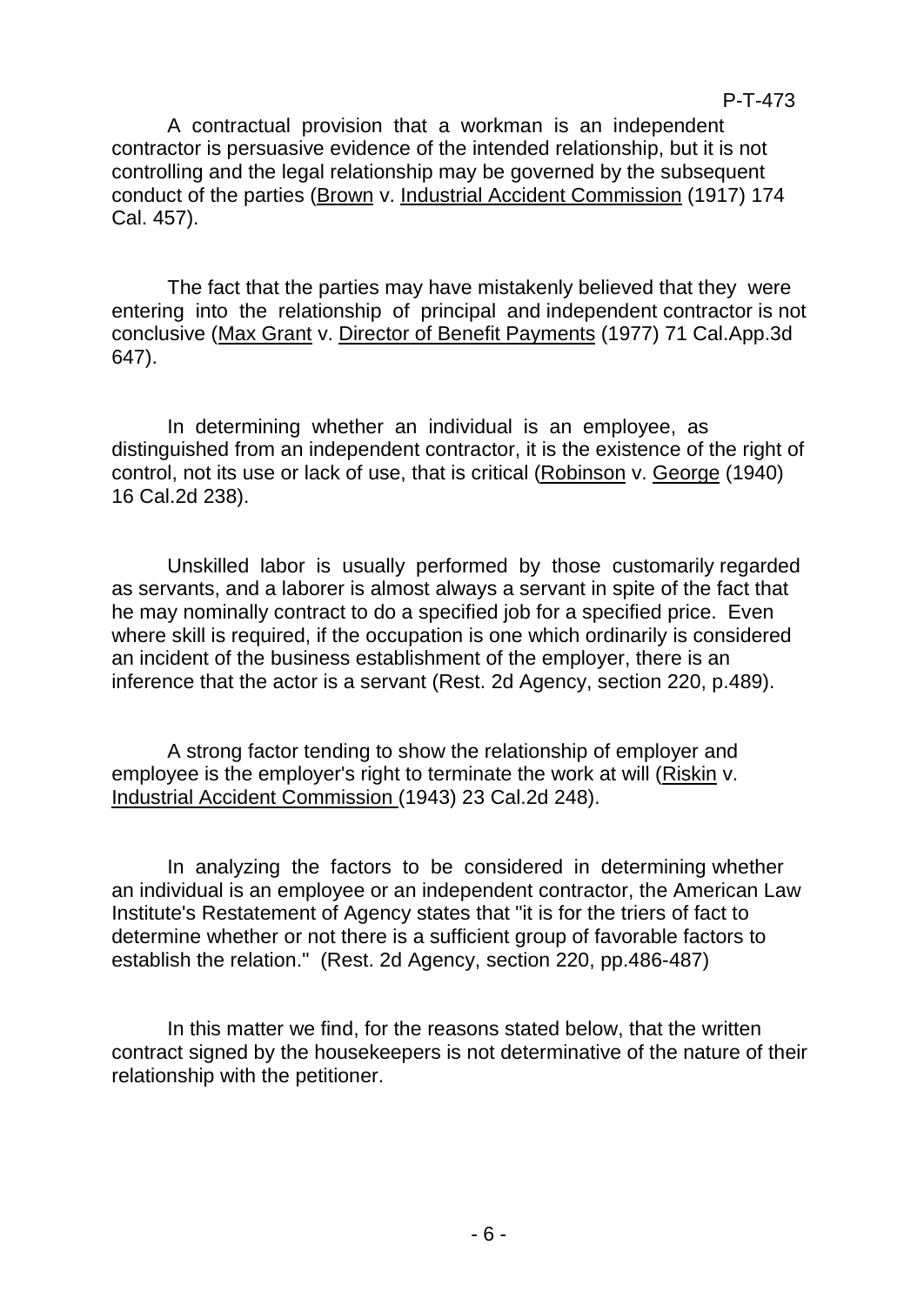### P-T-473

Both parties and amici have argued forcefully their respective positions as to the status of the housekeepers. We are persuaded by the weight of the evidence that the housekeepers were employees. The housekeepers were not engaged in an entrepreneurial venture or put at financial risk. Their pay was quaranteed by the petitioner, whether or not the customer paid. Moreover, the petitioner, without negotiation, determined the fee to be charged to the homeowners and the hourly rate to be paid to the housekeepers.

Equally as important, the housekeepers did not maintain control over their assignments or how they were to perform their assigned tasks. The petitioner determined what assignments, if any, to give to the housekeeper. If the housekeeper could not perform or complete a job for a customer, the housekeeper was required to notify the petitioner who arranged for a substitute. The housekeeper was given detailed instructions for the performance of her job by the customer or, if not, was required to follow the detailed instructions provided by the petitioner in its manual. The petitioner offered to train the housekeeper and exercised supervision over the housekeeper's performance by contacting homeowners for comment. If a housekeeper was not performing satisfactorily, the petitioner could train, reassign or terminate the housekeeper. Given all of these factors, we conclude that the housekeepers were employees, not independent contractors.

We next turn to the issue of whether the housekeepers were employees of the petitioner or of the homeowners.

Under sections 606.5(b) and 606.5(c) of the Unemployment Insurance Code, a "temporary services employer" is an employing unit that contracts with clients or customers to perform services for the client or customer and is the employer of the person hired to perform said services if it performs all the following functions:

- (1) Negotiates with clients or customers for such matters as time, place, type of work, working conditions, quality, and price of the services.
- (2) Determines assignments or reassignments of workers, even though workers retain the right to refuse specific assignments.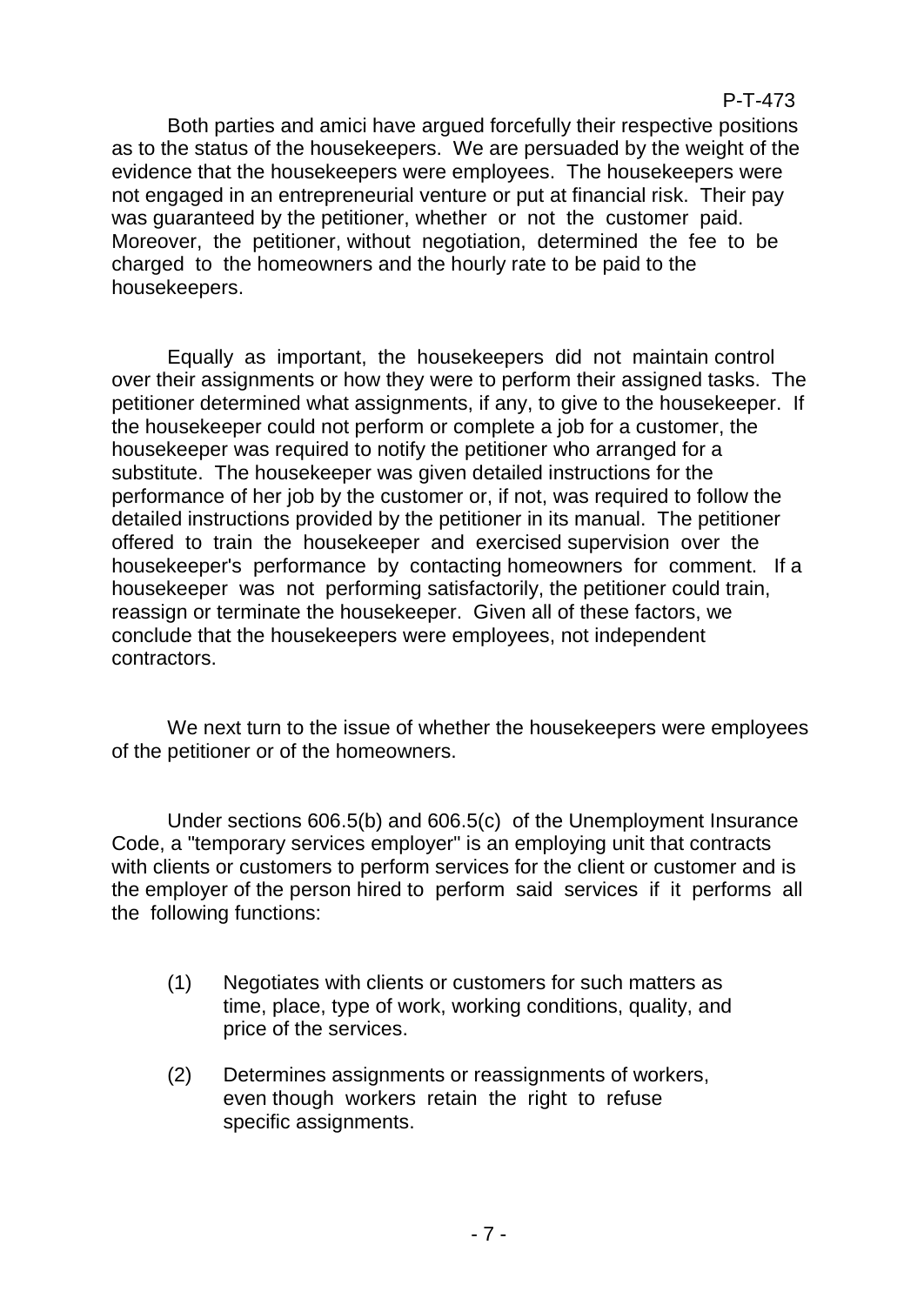- (3) Retains the authority to assign or reassign a worker to other clients or customers when a worker is determined unacceptable by a specific client or customer.
- (4) Assigns or reassigns the worker to perform services for a client or customers.
- (5) Sets the rate of pay of the worker, whether or not through negotiation.
- (6) Pays the worker from its own account or accounts.
- (7) Retains the right to hire and terminate workers.

We find that the petitioner performs all the functions listed in section 606.5(b) and is, therefore, a temporary services employer. The petitioner negotiates with the customer for the time, place, and type of work and the price. It makes the assignments and reassignments. The petitioner sets the pay rate and pays the housekeepers from its own account. It hires the housekeepers and retains the absolute right to terminate them. Accordingly, the petitioner is the employer of the housekeepers.

An amicus brief urges that this case should be controlled by Avchen v. Kiddoo (1988) 200 Cal.App.3d 537, and that we should find the petitioner to be an agent of the housekeepers, not its employer. In Avchen, the court found that a nurses' registry was not the employer of nurses. In that case, however, the decision was grounded in sections of the Business and Professions Code which governed certain obligations of nurses' registries and defined them as "agents" of the nurses. That case, in our opinion, does not have application beyond nurses' registries. Nor are the facts comparable, as the petitioner herein functions in a manner vastly different than that of a registry of licensed professionals. Moreover, a specific statute controls in this situation, section 606.5 of the Unemployment Insurance Code, which defines temporary service employers, and we have found the petitioner to fit within that definition.

Finally, the petitioner argues that the Department should be estopped from collecting any taxes due to the conduct of one of the Department's employees in 1987.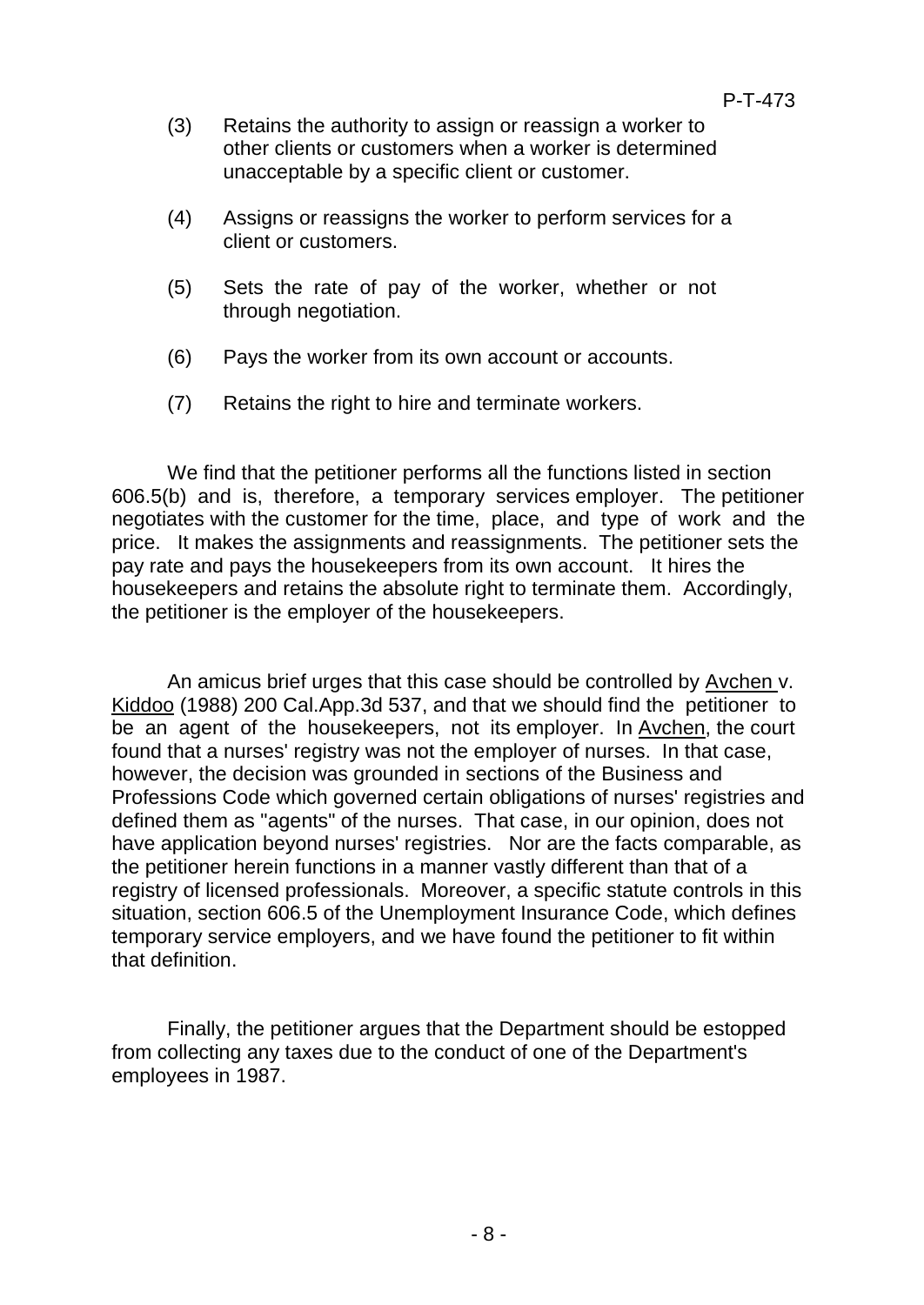In Precedent Decision P-B-115 the Appeals Board held that the Department cannot be estopped unless:

- (1) The Department, or its authorized representative, was apprised of all the facts;
- (2) The Department intended the party to rely on its conduct or statement, or led the party to believe he or she could rely on it;
- (3) The party was ignorant of the facts; and
- (4) The party relied on the Department, or its authorized representative's conduct or statement, to his or her injury.

The auditor's testimony that the petitioner informed him the homeowners made out checks payable to the housekeepers, which we credit, supports the conclusion that the first element required for estoppel was not met and that estoppel cannot be applied. Additionally, other elements required for estoppel were not met. In the cases cited by the petitioner regarding the collection of taxes where estoppel was supplied, the tax payer was faced with an agency rule or an express ruling regarding liability for taxes. In this case, there was no such formal agency action. No audit was completed, no ruling issued, no rule promulgated regarding the petitioner's enterprise. Finally, we find that it was not reasonable for the petitioner to rely upon the comment of one employee after only one conversation with the owner, particularly in light of its failure to provide complete and accurate information to the investigator and its failure to request any formal action by the Department. Taken together, this conduct does not create a situation sufficient to bar the collection of otherwise lawfully imposed taxes.

We conclude, therefore, that the doctrine of equitable estoppel cannot be applied in this case to prohibit the collection of taxes. Nor can the assessment of penalty and interest charges be barred.

Liability for penalty in regard to an assessment made under code section 1126 is mandatory. If the Department makes an assessment under that section, it must add a penalty of 10 percent to the amount of employer and worker contributions that it computes and assesses upon the basis of its estimate of the amount of wages paid for employment. Liability for the penalty, thus, stands or falls with the contribution liability itself.